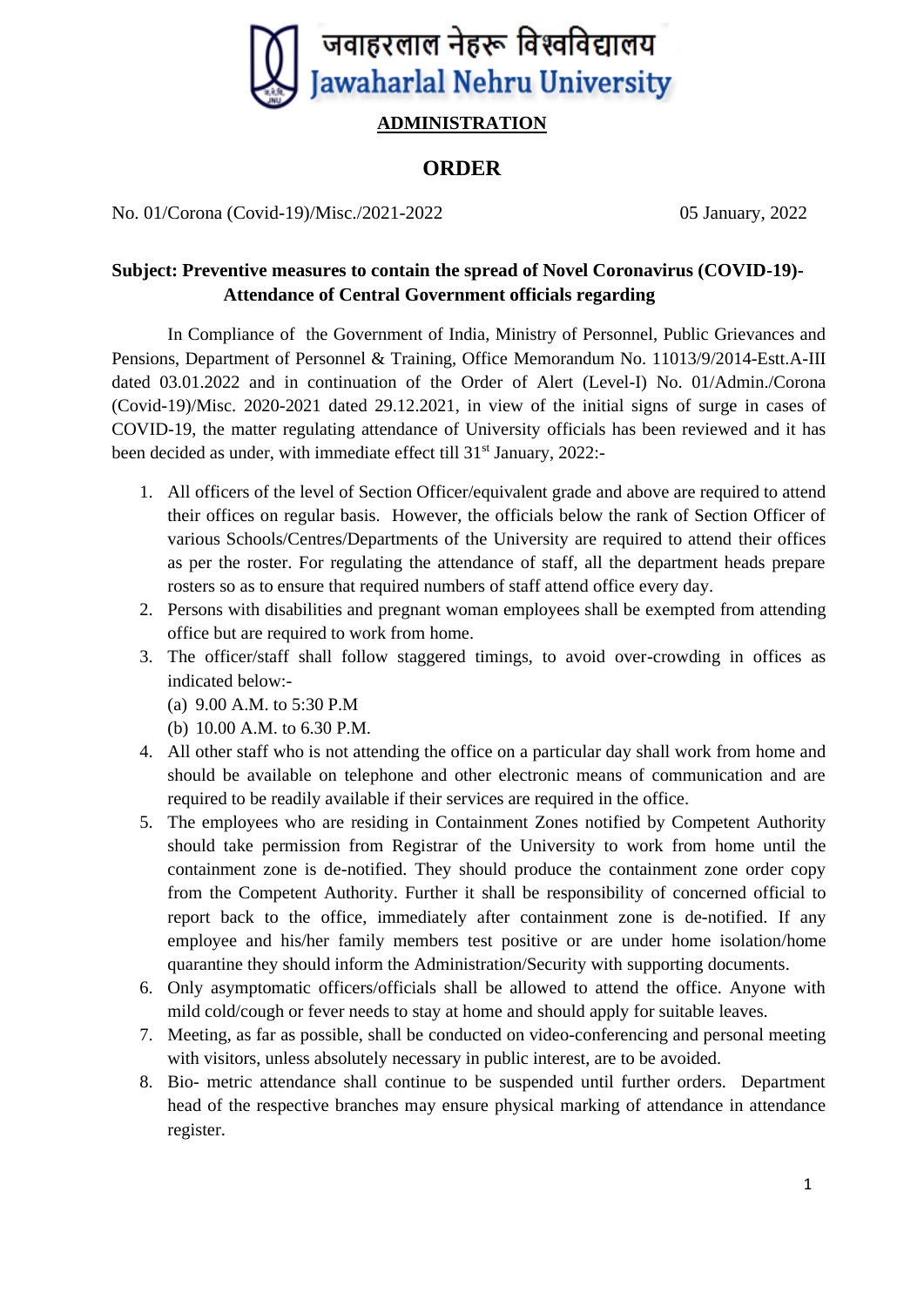- 9. Efforts should be made to move the file electronically to the extent possible.
- 10. All officers/officials have to ensure strict compliance with Covid-appropriate behavior viz. frequent washing of hands/sanitization, wearing a mask/face cover, observing social distancing at all times.
- 11. Proper cleaning and frequent sanitization of workplace, particularly of the frequently touched surfaces may be ensured. Head of Departments may also ensure non-crowding in corridors, canteens etc.
- 12. The staffs are advised to strictly follow the precautionary measures as issued by GOI/MHA/MoH&FW/Dop&T/DDMA/University from time to time.
- 13. In case of any symptoms during the office hour like cough, fever & difficulty in breathing and any kind of emergency please contact: **University Health Centre:** 011-26741636, 011-26704766 and 011-26704700 (09 PM to 08 AM) **Ambulance**: 9971728866 and 9971728877.
- 14. In compliance of Government of National Capital Territory of Delhi, Delhi Disaster Management Authority Order No. F.60/DDMA/COVID-19/2021/504 dated 04.01.2022, wherein, the Chief Secretary, Delhi, has issued directions regarding **WEEKEND CURFEW** in the territory of NCT of Delhi from 10.00 P.M. of Friday till 05.00 A.M. of subsequent Monday, except for essential activities/services, as an emergency measures for well-being and safety of people.

The following activities during night and /weekend curfew are allowed: -

- 1) Officers/Officials of Government of India, its autonomous/subordinate officers and PSUs on production of valid I-card and as per the restrictions imposed by Government of India.
- 2) Pregnant women and patients for getting medical/health services along with attendant, on production of valid I card/Doctor's prescription/medical papers.
- 3) Persons who are going for COVID-19 Testing or Vaccination, on production of valid I card.
- 4) Persons/students shall be allowed to appear in examination on production of valid admit card. The Examination staff deployed for exam duties shall be allowed to travel on production of valid I card or examination duty order.
- 5) Movement of individual for marriage related gathering upto 20 persons (on production of soft or hard copy of marriage card)
- 6) Funeral/ last rites related gathering are allowed upto 20 persons.
- 7) Persons who are engaged in emergency services, Medical emergency and supply of goods are allowed on production of valid I-card.
- 8) Persons coming from /going to Airport/ Railway station/ISBTs are allowed to travel on production of valid ticket.
- 9) Service provide by self-employed persons such as electricians, plumbers, repairing of water purifiers etc. are allowed on production of valid I-card.
- 10) Essential goods and services for food, groceries, fruits & vegetables, dairy & milk booths, educational books for students and electric fans, distribution of News papers, ATMs of banks, Telecommunications, Internet services, Cable services, IT and IT enabled services,